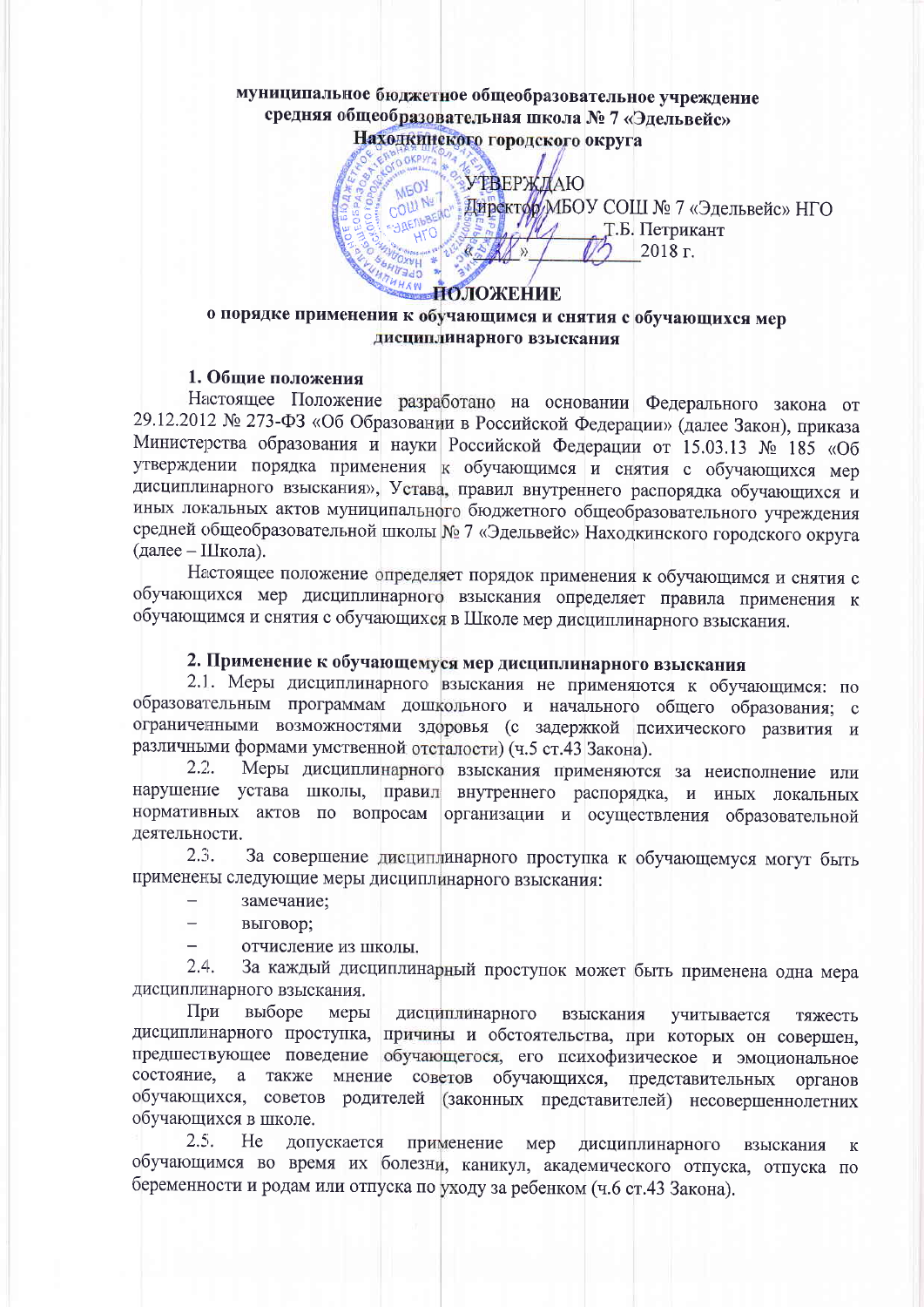До применения меры дисциплинарного взыскания администрация школы  $2.6.$ должна затребовать от обучающегося письменное объяснение. Если по истечении трех учебных дней указанное объяснение обучающимся не представлено, то составляется соответствующий акт.

Отказ или уклонение обучающегося от предоставления им письменного  $2.7.$ объяснения не является препятствием для применения меры дисциплинарного взыскания.

 $2.8.$ Мера дисциплинарного взыскания применяется не позднее одного месяца со дня обнаружения проступка и не позднее шести месяцев со дня его совершения, не считая времени отсутствия обучающегося, указанного в пункте 2.5 настоящего Положения, а также времени, необходимого на учет мнения советов обучающихся, представительных органов обучающихся. советов родителей (законных представителей) несовершеннолетних обучающихся организации, осуществляющей образовательную деятельность, но не более семи учебных дней со дня представления директору школы мотивированного мнения указанных советов и органов в письменной форме.

2.9. Отчисление несовершеннолетнего обучающегося, достигшего возраста пятнадцати совершеннолетнего лет.  $\overline{M}$ обучающегося. **H3** ШКОЛЫ как мера дисциплинарного взыскания допускается за неоднократное совершение дисциплинарных проступков. Указанная мера дисциплинарного взыскания применяется, если иные меры дисциплинарного взыскания и меры педагогического воздействия не дали результата и дальнейшее пребывание обучающегося в школе оказывает отрицательное влияние на других обучающихся, нарушает их права и права работников школы, а также нормальное функционирование школы.

2.10. Отчисление из школы как мера дисциплинарного взыскания допускается за неоднократное совершение следующих дисциплинарных поступков:

непосещение в течение определенного времени занятий без уважительных причин (прогулы);

оскорбление участников образовательного процесса и посетителей школы (нецензурная брань, дискриминация и т.д.)

неправомерное поведение, приводящее к нарушению образовательного процесса;

применение физического  $\overline{M}$ психического насилия  $\overline{\mathbf{K}}$ участникам образовательного процесса;

употребление  $\mathbf{H}$ распространение алкоголя. табачных изделий. наркотических и психотропных веществ;

причинение ущерба жизни и здоровью обучающихся, сотрудников, посетителей школы;

неуспеваемость обучающегося по двум и более предметам.

2.11. Отчисление несовершеннолетнего и совершеннолетнего обучающегося как мера дисциплинарного взыскания не применяется, если сроки ранее примененных к обучающемуся мер дисциплинарного взыскания истекли и (или) меры дисциплинарного взыскания сняты в установленном порядке.

2.12. Решение об отчислении несовершеннолетнего обучающегося, достигшего возраста пятнадцати лет и не получившего основного общего образования, как мера дисциплинарного взыскания принимается с учетом мнения его родителей (законных представителей) и с согласия комиссии по делам несовершеннолетних и защите их прав.

2.13. Решение об отчислении обучающихся - детей-сирот, детей, оставшихся без попечения родителей, принимается с согласия комиссии по делам несовершеннолетних и защите их прав и органа опеки и попечительства.

2.14. Об отчислении несовершеннолетнего обучающегося в качестве меры дисциплинарного взыскания организация. осуществляющая образовательную деятельность. незамедлительно обязана проинформировать орган местного самоуправления, осуществляющий управление в сфере образования.